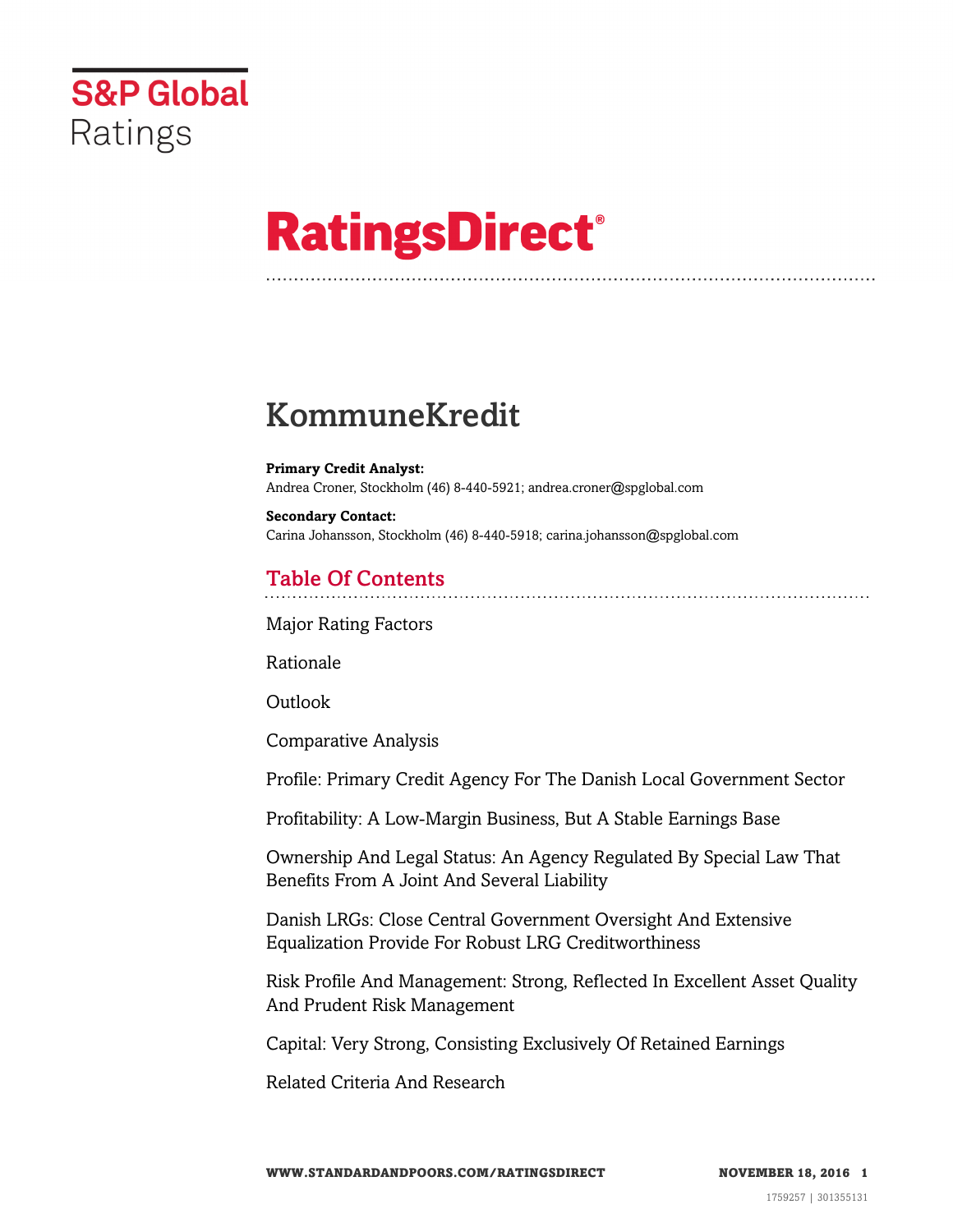# KommuneKredit

# <span id="page-1-0"></span>Major Rating Factors

Issuer Credit Rating

AAA/Stable/A-1+

| <b>Strengths:</b>                                                                                                                                                                                                                                                                                                                                                                                                                                                                 | <b>Weaknesses:</b>                                                                                                                                                                                                                                                                                              |
|-----------------------------------------------------------------------------------------------------------------------------------------------------------------------------------------------------------------------------------------------------------------------------------------------------------------------------------------------------------------------------------------------------------------------------------------------------------------------------------|-----------------------------------------------------------------------------------------------------------------------------------------------------------------------------------------------------------------------------------------------------------------------------------------------------------------|
| • Very strong public policy role in terms of being the<br>prime loan provider to Danish local and regional<br>governments.<br>• Joint and several liability by all Danish<br>municipalities and regions.<br>• Special status from government legislation that<br>limits exposure to regulatory risks.<br>• Excellent asset quality in the loan book and<br>investments in highly rated securities.<br>• Conservative asset-liability management.<br>• Very strong capitalization. | • Dependence on wholesale funding and no access to<br>central bank financing, which could potentially pose<br>slight funding risk.<br>• Satisfactory only liquidity position with a lack of<br>explicit central bank access.<br>• Some concentration risks in lending and derivative<br>counterparty exposures. |

# <span id="page-1-1"></span>Rationale

We use our Principles of Credit Ratings to assess KommuneKredit. We assess KommuneKredit's business risk profile as very strong, based on its business position, management, and governance. We base our very strong financial risk profile on our assessment of KommuneKredit's funding and liquidity and capital adequacy. We

then incorporate the extraordinary support provided by the joint and several liability from its members to KommuneKredit's stand-alone credit profile (SACP), which results in a 'AAA' rating. Our ratings on KommuneKredit are underpinned by its very strong public policy role and the credit strength of the Danish local

government sector through a solid joint and several liability structure.

The ratings also reflect our view of KommuneKredit's prudent risk management, excellent asset quality, and very strong capitalization. KommuneKredit's special status as a lending agency under government law limits its exposure to regulatory risks and is a rating strength. Conversely, we see funding risks from the agency's dependence on wholesale funding, its only satisfactory liquidity position with a lack of explicit central bank access, and some concentration risks from lending and derivative counterparty exposures.

Support stemming from Denmark's local and regional government (LRG) sector is a key rating strength. It takes the form of joint and several liability from all LRGs in Denmark, which constitute the membership of KommuneKredit. In practice, KommuneKredit and its investors may call on any member directly for support, if necessary, without the need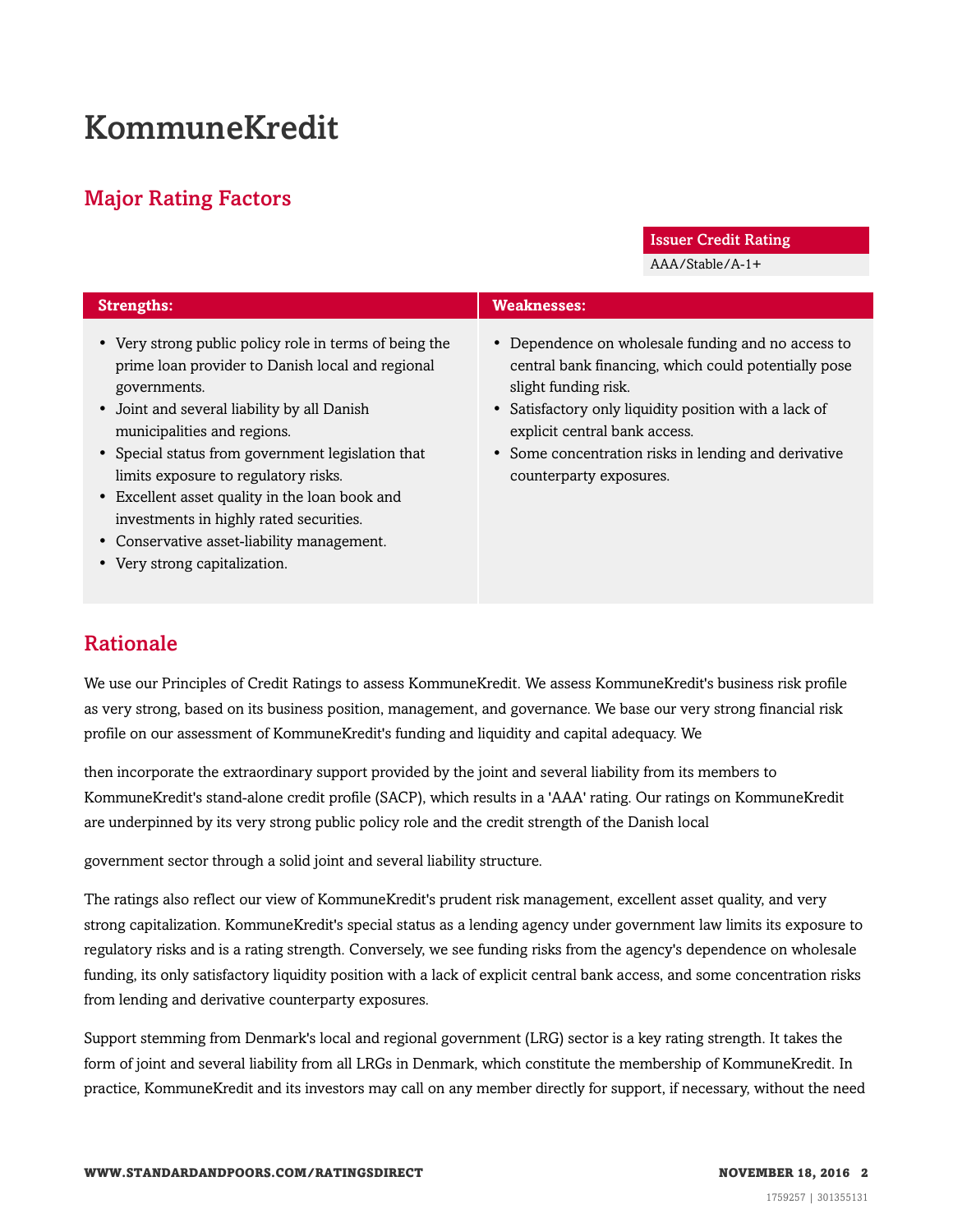for court proceedings.

KommuneKredit benefits from a supportive legal framework and a special status and operational mandate, formalized by law. KommuneKredit is exempted from several regulatory requirements, specifically the proposed Basel III regulations, which it could nevertheless currently accommodate, in our opinion.

KommuneKredit has a very strong capital base, in our view. The agency doesn't have to comply with regulatory capital ratios, but we note that our risk-adjusted capital (RAC) ratio was a very strong 32% on June 30, 2016. In addition, KommuneKredit's equity-to-assets ratio (leverage ratio) was a strong 3%, in line with the proposed Basel III requirement of 3%. Furthermore, the agency has stated in its financial policy that its internal goal is to maintain a ratio above 3% in the long term.

KommuneKredit grants loans only to Danish LRGs or public-sector companies backed by municipal guarantees. In our opinion, the Danish LRG sector has a very supportive grant and equalization system that ensures LRGs have sufficient financing and are largely unaffected by economic downturns. No Danish LRG has ever defaulted on a loan obligation. Consequently, we consider the asset quality of KommuneKredit's loan book to be excellent. Similarly, we note that KommuneKredit's leasing arrangements to its members are also covered by municipal guarantees.

In our opinion, KommuneKredit's asset-liability management is prudent, and we understand the agency strives to eliminate duration mismatches between assets and liabilities, even though it does not conduct loan-to-loan funding of its lending. Consequently, the agency hedges risk through derivatives, which, however, creates material counterparty exposures to financial institutions. Importantly, the agency follows prudent counterparty limitations and risk-reducing contracts--such as International Swaps and Derivatives Association master agreements and credit support annexes--to handle these exposures.

KommuneKredit has shown sound operations in 2016 with stable lending growth and comprehensive income amounting to Danish krone (DKK) 308 million (€40 million) in the first half, compared with DKK165 million in the first half of 2015. In 2015, KommuneKredit announced that its implementation of updated risk-management modules in its IT systems, with enhanced assessment of the liquidation value of cross-currency basis swaps, would result in a one-time DKK400 million downward adjustment to expected comprehensive income for 2015. The adjustment affected reported comprehensive income but did not impact liquidity or repayment ability. We expect profitability will return to normal levels in 2016, but we will monitor developments. We also note that core capitalization might be slightly below the internal goal of 3% over the next few years. We understand that the enhanced valuation tool could result in somewhat more volatile valuations, but, with continuous reporting, future swings should be considerably lower than the one-time adjustment in 2015. Considering the fact that the write-down was triggered by a onetime implementation of new risk-management modules compliant with International Financial Reporting Standards, we do not consider it a sign of weaker risk-management practices.

#### Liquidity

KommuneKredit has satisfactory liquidity, in our view. The agency uses only wholesale funding, so it is fully dependent on reliable access to capital markets. Unlike some of its peers, KommuneKredit does not have access to central bank funding, which adds potential funding risks should liquidity in the wholesale markets lessen. Although the agency is exposed to risks through its dependence on wholesale market funding, we consider this risk to be mitigated by its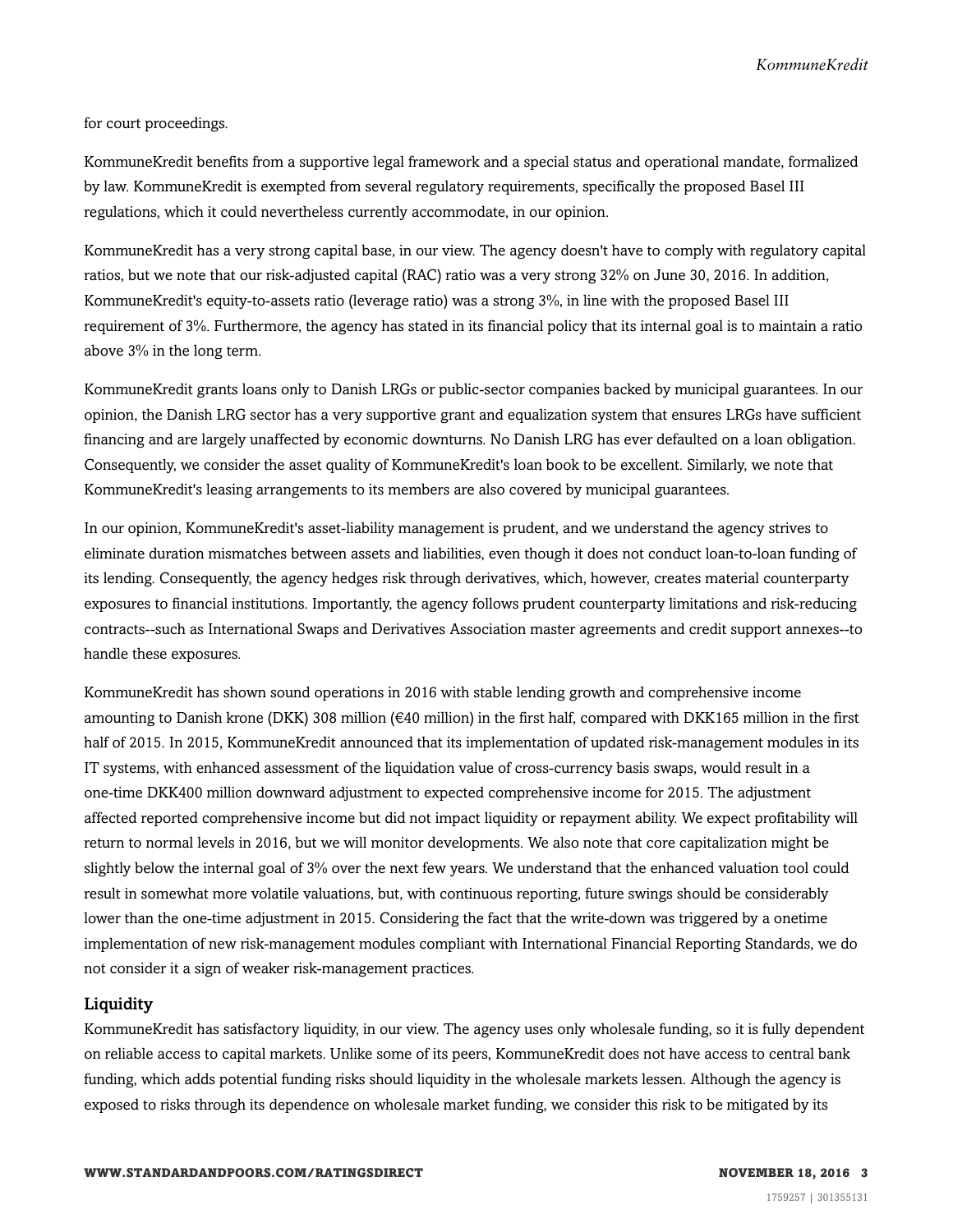prudent liquidity policies, conservative asset-liability matching, diversified funding markets, and significant high-quality prefunding sources. Furthermore, KommuneKredit bonds are eligible as collateral in the central bank's monetary policy operations, where the bonds issued by KommuneKredit have been recategorized to category 3 from 4, resulting in substantially decreased haircuts.

By law, KommuneKredit can only hold prefunding within a limit set by the Danish Ministry of Social Affairs And The Interior. The maximum is 25% of lending, and, in June 2016, this amounted to 17% of lending, fairly close to previous years. KommuneKredit's treasury investments are highly liquid, typically bank deposits or investments in securities rated 'AA-' or higher. KommuneKredit monitors liquidity daily and carries out stress tests to verify that there is sufficient liquidity to sustain a prolonged funding interruption. Under a simulated worst-case scenario in September 2016, assuming all funding with call options was called simultaneous and no lending was called, KommuneKredit's liquidity buffers were sufficient to cover 364 days of operation before resorting to equity capital. We note that this is stronger than in our previous review.

#### **Outlook**

The stable outlook reflects our expectation that, over the coming two years, KommuneKredit's joint and several member liability structure will remain intact. It further reflects our expectation that the agency's management will continue to pursue prudent risk-management practices and excellent asset quality, and maintain or improve its liquidity policies and positions.

Pressure on the ratings could arise if KommuneKredit's liquidity position weakened significantly, if its funding capacity deteriorated, or if our view of its management and risk-management practices were to weaken. A substantial deterioration of the quality of loans or securities investments, or a downward revision of our assessment of the member liability structure, could also lead to a negative rating action.

### <span id="page-3-0"></span>Comparative Analysis

KommuneKredit is comparable with three other Nordic municipal funding agencies that we rate (Kommuninvest, Kommunalbanken, and Municipality Finance, see table 1). It is somewhat similar to two Dutch public-sector banks--Bank Nederlandse Gemeenten N.V. (BNG) and Nederlandse Waterschapsbank N.V. (NWB). These municipal funding agencies focus on supplying low-cost funding to the LRG sectors in their respective countries, which provide them with low-risk assets. At about 95% of total local government borrowing, KommuneKredit has the most dominant market share of all these municipal funding agencies, compared with a Nordic peer average of about 50% of total borrowing in the respective sectors.

Ownership and support structures, albeit different, are strong for all four Nordic agencies. The ownership of KommuneKredit and Sweden-based Kommuninvest i Sverige AB rests with their respective LRG members, and there is support stemming from those LRG members through joint and several liability. By comparison, the municipalities owning Finland-based Municipality Finance are jointly liable for its liabilities on a pro rata basis via the Municipal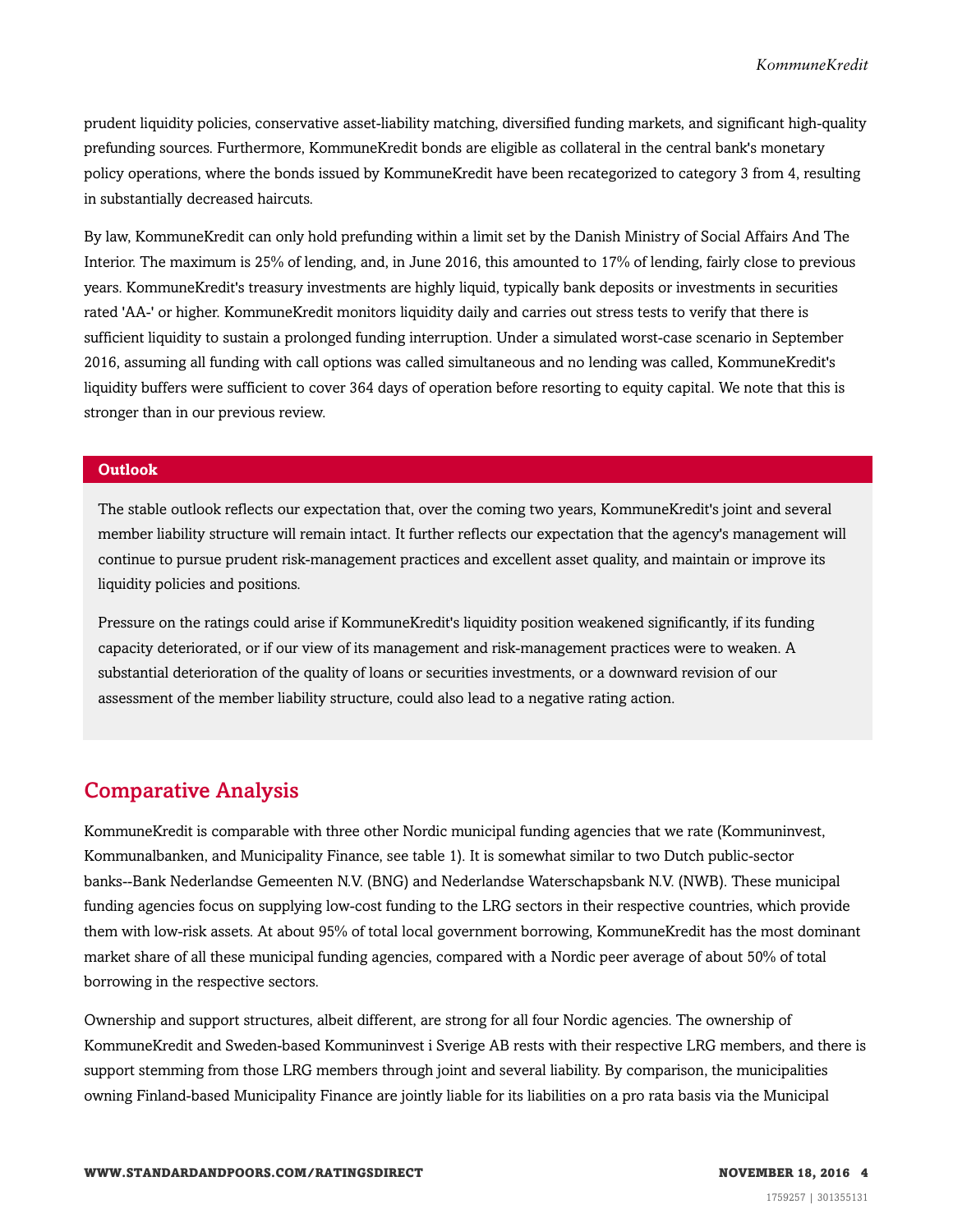Guarantee Board, which provides a last-resort guarantee. KommuneKredit's Norwegian

peer--Kommunalbanken--receives support from its owner, the central government, as do its Dutch peers BNG and NWB.

The Nordic municipal funding agencies have very strong credit profiles, in our view, with similarly high asset quality and prudent asset-liability management. Unlike its peers, KommuneKredit is exempt from regulation, including future leverage ratio requirements under Basel III. Still, we view KommuneKredit's capitalization at par or stronger than that of its Nordic peers, and its capitalization ratio complies with 3% requirement proposed by Basel III.

However, unlike Kommuninvest, Municipality Finance, and the Dutch entities, KommuneKredit does not have access to central bank facilities. Nevertheless, this is to a large extent mitigated by prudent liquidity policies and broad access to domestic and international funding markets. In addition, KommuneKredit's close match of loan redemptions and lending mitigates liquidity risks and the need for extensive treasury activities.

#### **Table 1**

#### KommuneKredit Peer Comparison 2015

|                                            | KommuneKredit                                                         | <b>Municipality Finance PLC</b>                                                      | Kommuninvest i Sverige<br>AВ                                          | <b>KBN Kommunalbanken</b><br>Norway                                         |
|--------------------------------------------|-----------------------------------------------------------------------|--------------------------------------------------------------------------------------|-----------------------------------------------------------------------|-----------------------------------------------------------------------------|
| Issuer credit rating*                      | $AA/Stable/A-1+$                                                      | $AA+$ /Stable/A-1+                                                                   | $AA/Stable/A-1+$                                                      | AAA/Stable/A-1+                                                             |
| Country                                    | Denmark (Kingdom of)                                                  | Finland (Republic of)                                                                | Sweden (Kingdom of)                                                   | Norway (Kingdom of)                                                         |
| Sovereign credit<br>rating*                | $AA/Stable/A-1+$                                                      | $AA+$ /Stable/A-1+                                                                   | $AA/Stable/A-1+$<br>(unsolicited)                                     | AAA/Stable/A-1+                                                             |
| Establishment date                         | 1899                                                                  | 1989/1993                                                                            | 1986                                                                  | 1926                                                                        |
| Guarantee structure                        | Joint and several liability<br>from local and regional<br>governments | From the municipalities on a<br>joint basis through the<br>Municipal Guarantee Board | Joint and several guarantee<br>from local and regional<br>governments | 100% owned by the<br>Norwegian government. Letter<br>of support from owner. |
| Market share (%)                           | About 95%                                                             | About 50%                                                                            | About $45%$                                                           | About 50%                                                                   |
| S&P Global Ratings'<br>view of competition | Very limited                                                          | Limited                                                                              | Limited                                                               | Limited                                                                     |
| Default                                    | None                                                                  | None                                                                                 | None                                                                  | None                                                                        |

<span id="page-4-0"></span>\*As of Nov. 18, 2016.

# Profile: Primary Credit Agency For The Danish Local Government Sector

KommuneKredit operates as a funding vehicle for Danish local governments and public enterprises fully guaranteed by such bodies. Although KommuneKredit is not obliged to lend to such entities, it has not yet declined an application. Furthermore, it does not adjust lending margins according to a borrower's individual credit standing.

KommuneKredit's strategic direction is limited by its articles of association, which restrict activities to the public sector. Consequently, it has the public policy role of providing cost-effective funding to the Danish LRG sector, rather than seeking profit maximization. We expect KommuneKredit to remain within its public-sector mandate and maintain low credit risk.

Although the mandate ensures that the agency's asset quality mirrors the overall credit quality of the Danish public sector, it also imposes certain constraints, primarily on concentration risk in the loan book. Still, we consider the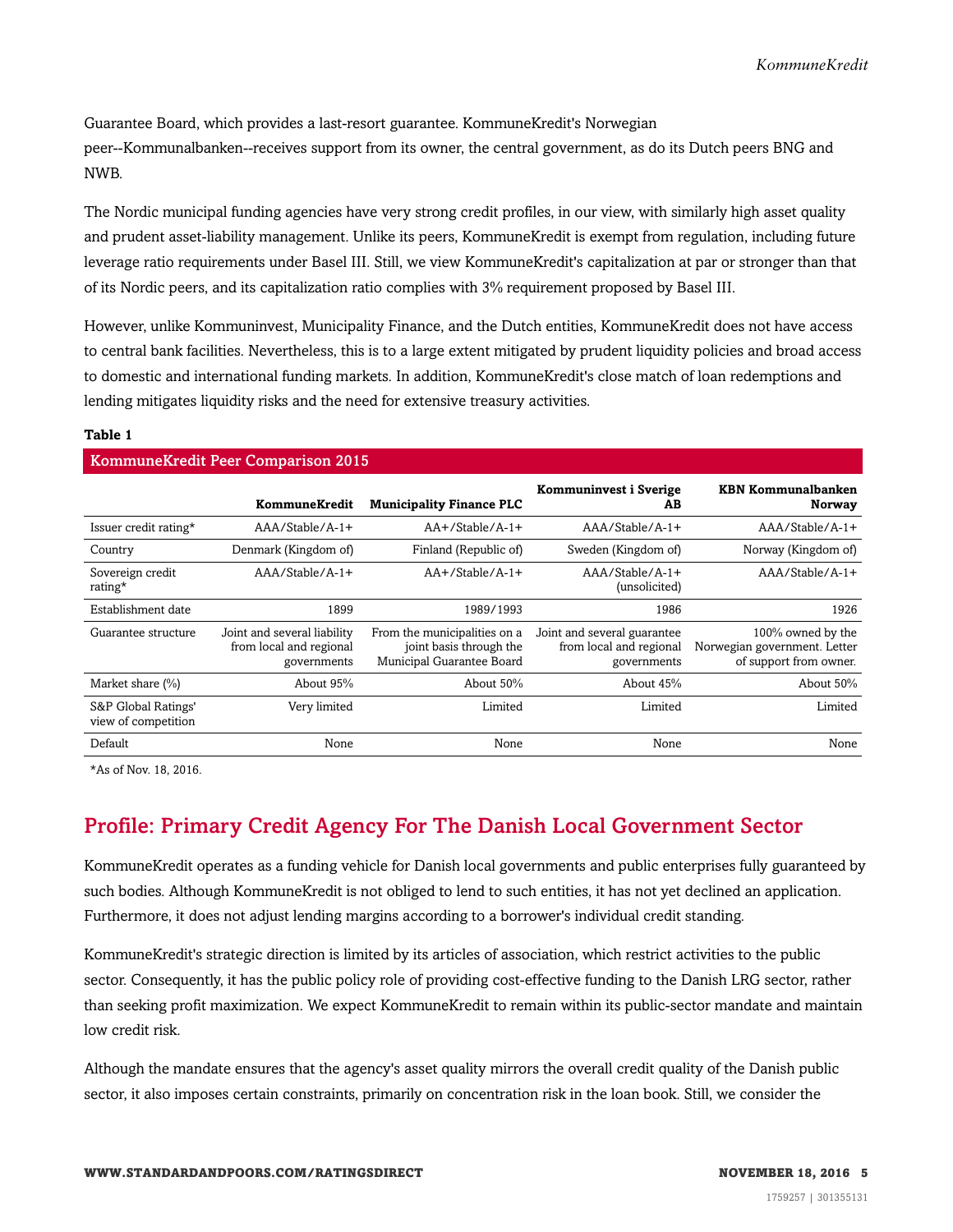overall stability and predictability of KommuneKredit's business position to be important mitigating factors that support the rating.

KommuneKredit has a very dominant market share of about 95% of outstanding loans to the Danish LRG sector and a similarly high share of new loans to the sector. We observe that KommuneKredit's significant funding edge over competitors continues to fuel its very strong market position, which we expect it will maintain in the coming years.

In our view, the prospects for public-sector lending in Denmark remain stable. Over the last few years lending growth has typically rested at levels between 3%-5%, and we estimate it will stand at about 4% annually over the coming years.

### <span id="page-5-0"></span>Profitability: A Low-Margin Business, But A Stable Earnings Base

Although KommuneKredit is not a profit-maximizing organization, its dominant market position and efficient organization have produced stable earnings in recent years leading to a strong and sustainable leverage position.

KommuneKredit's niche lending market is generally characterized by low margins. The agency bases its loan margins on all-in funding costs and does not differentiate by customer. Aside from its small mark-up on lending, KommuneKredit's earnings almost fully reflect gains from its bond portfolio. Because KommuneKredit is not required to pay dividends, it transfers its after-tax profits to capital and reserves.

In November 2015, KommuneKredit announced that implementation of updated risk-management modules in its IT systems, with enhanced assessment of the liquidation value of cross-currency basis swaps, would result in a onetime DKK400 million downward adjustment to 2015 expected comprehensive income. At the same time, the company raised its forecast profit for 2015 excluding value adjustments to DKK400 million (compared with DKK375 million forecast in interim reporting as of June 30, 2015). The adjustment affected reported comprehensive income but did not impact liquidity or repayment ability. We expect profitability will return to normal levels in 2016, but we will monitor developments and also note that core capitalization might be slightly below the internal goal of 3% over the next few years. We understand that the enhanced valuation tool can result in somewhat more volatile valuations, but, with continuous reporting, future swings should be considerably lower than the onetime adjustment in 2015. Considering the fact that the write-down was triggered by a onetime implementation of new IFRS-compliant risk-management modules, we do not consider it a sign of weakened risk-management practices.

## <span id="page-5-1"></span>Ownership And Legal Status: An Agency Regulated By Special Law That Benefits From A Joint And Several Liability

KommuneKredit does not have a banking license and is not allowed to take deposits. Its operations are restricted solely to lending to LRGs. It is legally organized as an association, in which members are jointly and severally liable for all of its obligations. All 98 Danish municipalities and five regions are members, as are two of the Faroe Island local governments. Under the joint and several liability that automatically follows membership of KommuneKredit, the member assumes responsibility for the agency's total outstanding obligations. Consequently, we believe that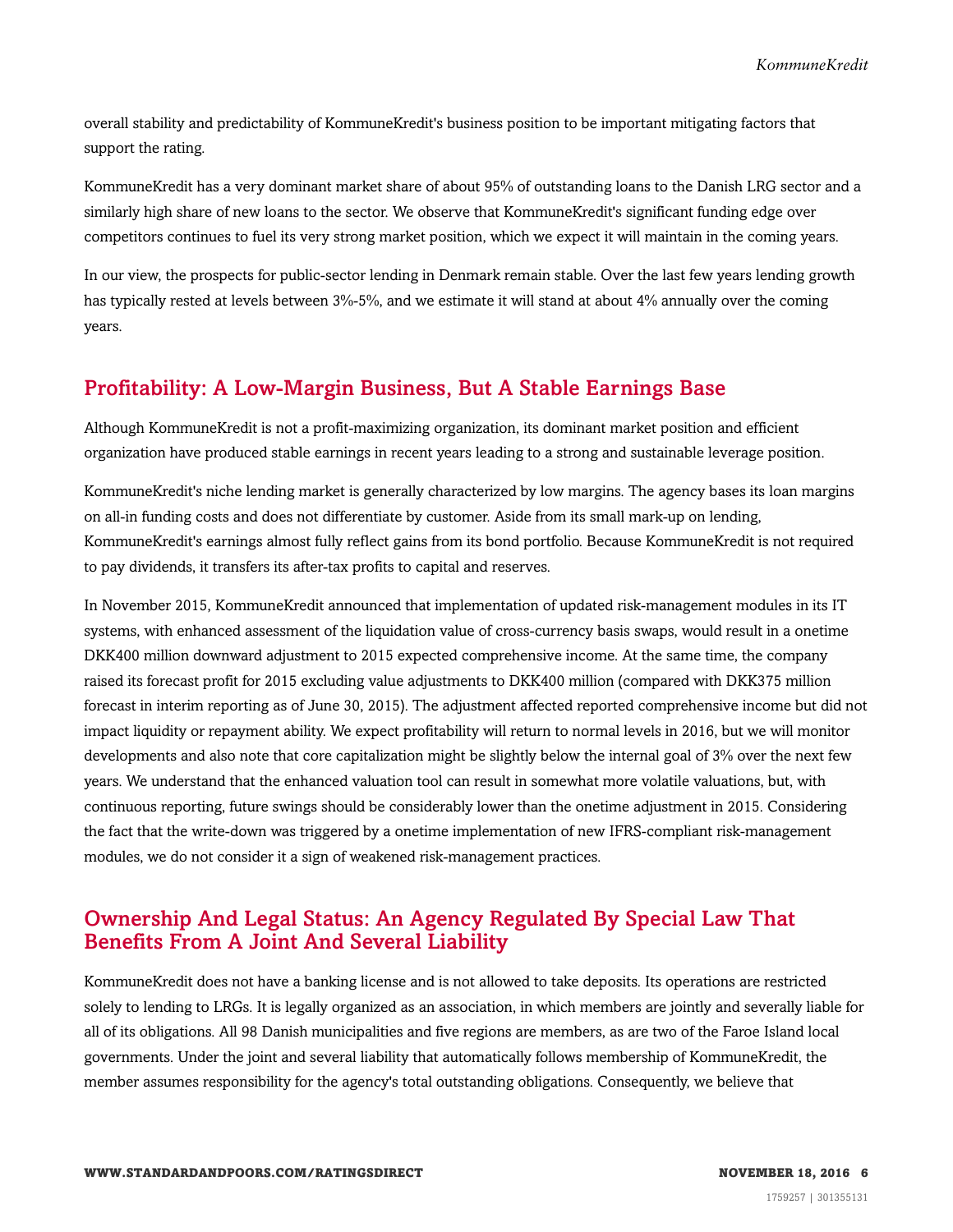KommuneKredit has a very strong joint and several liability structure, ultimately backed by the entire taxpaying population of Denmark.

As an organization regulated by a specific law, KommuneKredit is not subject to general banking laws and is therefore isolated from regulatory risks. It is not regulated by the Danish Financial Supervisory Authority (FSA), but supervised by the Ministry of Social Affairs and the Interior.

## <span id="page-6-0"></span>Danish LRGs: Close Central Government Oversight And Extensive Equalization Provide For Robust LRG Creditworthiness

The Danish LRGs are based on a solid institutional framework that regulates local government borrowing. Moreover, the LRGs have close ties to the central government through the latter's close supervision and support and an extensive equalization system.

Danish LRGs' financial activities, including what constitutes eligible borrowing, are subject to extensive regulation and supervision by the central government. This includes the right to raise loans, which is restricted to specific investment purposes, including housing for the elderly and energy-saving measures. In addition, municipalities can guarantee loans to most utility and public housing companies. Loans for other investments require approval from the central government.

Importantly, the Danish municipal sector is not affected by economic declines because the central government bears the risk of a downturn. A special government grant compensates LRGs for declining tax revenue through an automatic stabilization formula. This grant also offsets increasing social transfers resulting from a downturn. We believe these systemic features underpin the overall creditworthiness of the Danish LRGs.

We note that Danish LRGs have exercised tight control over expenditures for the past three years to balance their accounts without resorting to tax increases. This is in line with agreements between Local Government Denmark (an umbrella group for the sector) and the Danish central government.

We believe expenditure control and efficiency gains will remain a top priority and expect the sector's overall creditworthiness to remain robust.

The sector has only moderate leverage and low financial costs (interest payments and installments of about 1.6% of expenditures in 2015).

# <span id="page-6-1"></span>Risk Profile And Management: Strong, Reflected In Excellent Asset Quality And Prudent Risk Management

We consider KommuneKredit to have a strong risk profile, based on its focus on low-risk lending to, or guaranteed by, Danish LRGs. In addition, KommuneKredit shows conservative asset-liability management, as funds raised are onlent to members or invested in securities on matching terms. Moreover, KommuneKredit has a simple business model, undertakes no trading activities, and interest rate risk is controlled within a framework of limits approved by the board.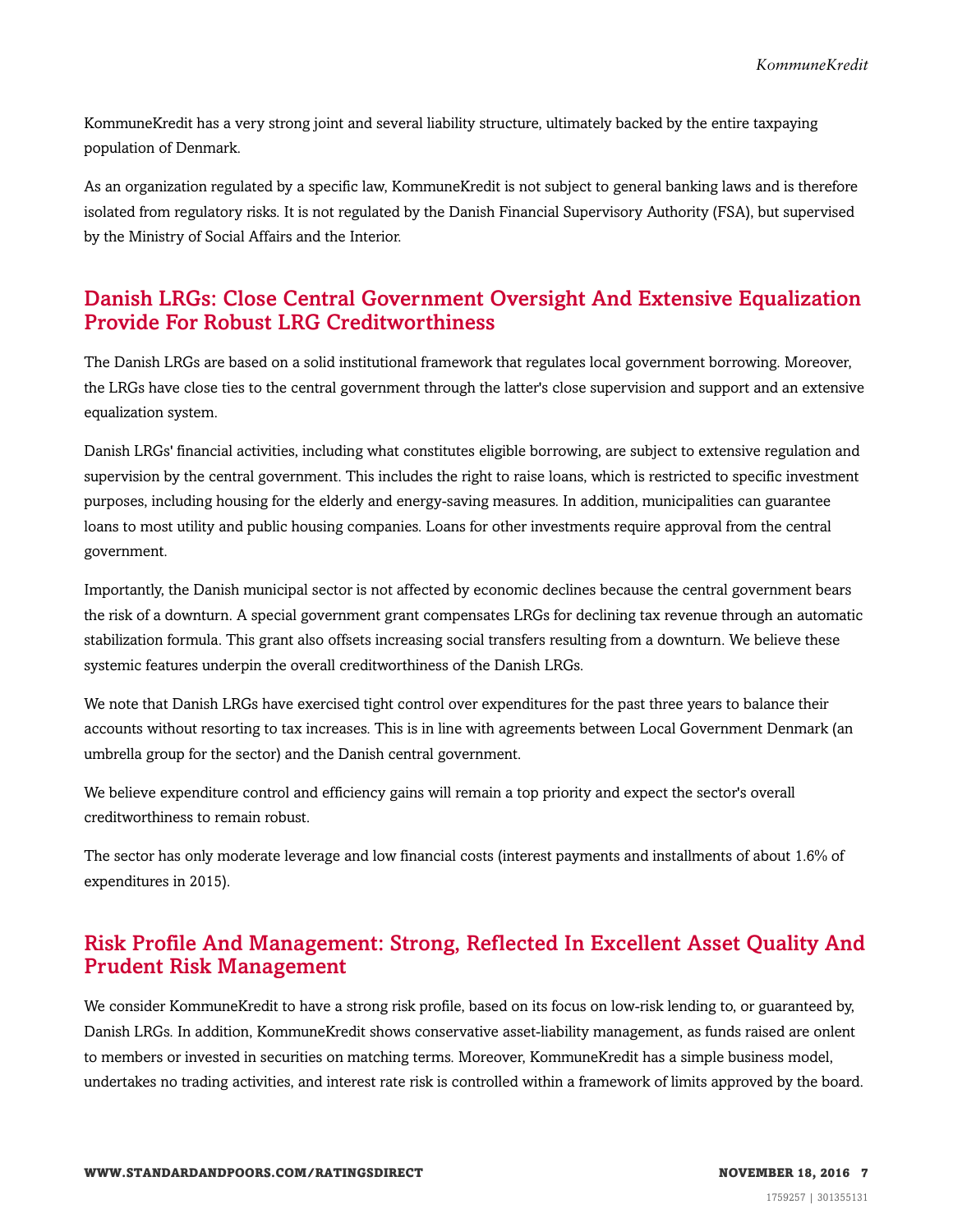Although KommuneKredit is not bound by regulations such as those related to Basel III or CRR/CRD IV (Capital Requirement Regulation and Directives IV), these frameworks have, to a large extent, imposed internal policy limits complying with such requirements. Examples of such areas are internal requirements for liquidity coverage ratio, net stable funding ratio and leverage ratio.

#### Credit risk: Lending

KommuneKredit's credit portfolio is concentrated in the LRG sector, but we believe this is mitigated by Danish LRGs' very strong credit quality. All loans carry a zero risk weight according to the Bank for International Settlement's guidelines. KommuneKredit has never recorded loan losses or nonperforming loans from the Danish LRG sector. Consequently, the joint and several liability has never been called.

KommuneKredit carries material exposures to individual borrowers. The largest, to Århus municipality, represented a high 95% of the agency's adjusted common equity (ACE) in August 2016. However, single-loan exposures are smaller. We consider KommuneKredit's material exposure to individual borrowers to be acceptable, given the low-risk nature of its loan book.

#### Credit risk: Investments

KommuneKredit has a conservative approach to treasury investments (prefunding), in our view. The assets comprise short-term deposits and highly rated liquid senior securities, such as money market instruments and liquid bonds. In June 2016, KommuneKredit's prefunding amounted to 17.2% of lending, slightly down from 17.5% at year-end 2015. The agency's investment policy permits only new investments in bonds and money market instruments rated at least 'AA-'. As of August 2016, 61% of the securities were rated 'AAA' (versus 59% one year earlier), 26% rated 'AA+', 14% rated 'AA-', and 5% rated 'A'. At the same date, KommuneKredit's current liquidity portfolio comprises investments in governments and supranational bodies (20%), covered bonds (34%), agencies (33%), and financial institutions (13%).

To control credit risk, KommuneKredit assigns internal credit lines to all of its financial counterparties in derivatives, investments, and deposits.

#### Counterparty credit risk

In 2016, structured funding represented 12% of KommuneKredit's total funding (33% in 2015). The agency accepts no residual structured risk, which provides for extensive use of financial derivatives that create significant counterparty exposure to banks compared with KommuneKredit's size. Consequently, KommuneKredit only deals with new derivatives under full bilateral CSAs.

Importantly, KommuneKredit uses what we regard as prudent counterparty limitations and risk-reducing contracts, such as ISDA master agreements and CSAs, to address these exposures. The majority of ISDA agreements contain rating triggers if the rating on a specific counterparty goes below 'A-'. In addition, it does not enter into any new ISDA agreements without a collateral agreement.

Until recently KommuneKredit only accepted unilateral CSA agreements. However, in 2014 the organization changed this policy and decided to enter into bilateral collateral agreements instead of unilateral collateral agreements so that, going forward, apart from receiving collateral, KommuneKredit also posts collateral in cases where derivative counterparts have assumed a risk in respect of KommuneKredit. This change was because KommuneKredit considered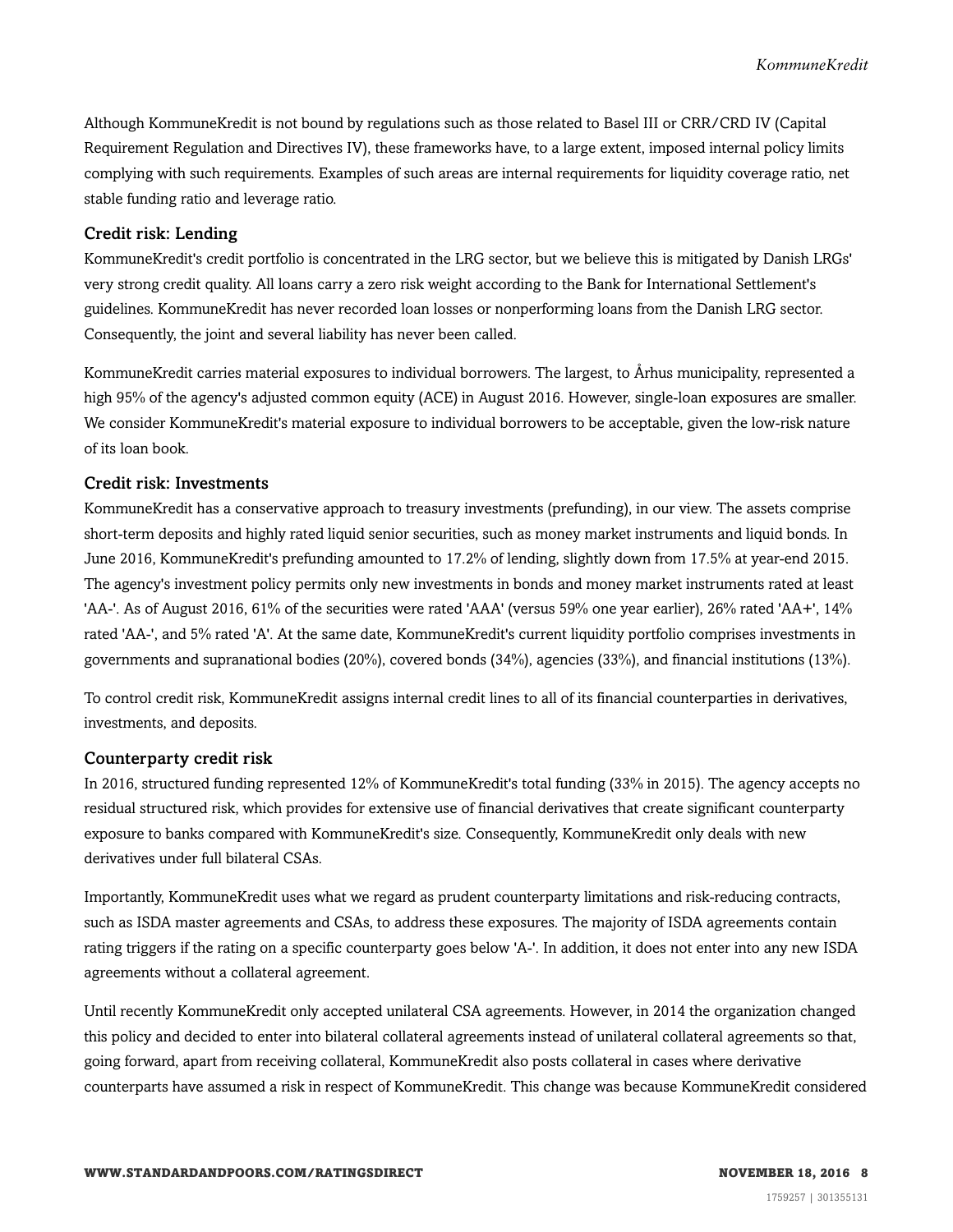this move would lead to more favorable derivative conditions. In addition, by having this setup KommuneKredit has better possibilities to expand the number of counterparts, which will increase competition and spur diversification among counterparties.

Valuation of derivative exposure is performed daily according to risk models, and collateral is exchanged daily. Furthermore, regarding derivatives management, we observe that forthcoming legislation for European Market Infrastructure Regulations could affect KommuneKredit's settling of derivatives exposures. However, due to KommuneKredit's regulatory status and because its derivatives are for hedging purposes, it is not obliged to clear its derivatives through the central counterparty.

#### Funding and liquidity risk

KommuneKredit does not take deposits and is consequently wholly dependent on international and domestic capital markets for wholesale funding. Its funding is primarily from a €25 billion euro medium-term note program and €5 billion in commercial paper. Unlike some of its peers, KommuneKredit does not have access to central bank funding, which we think increases funding risk if liquidity in the capital markets were to dry up. However, we consider these risks to be mitigated by KommuneKredit's access to several funding markets, very strong name recognition, and significant prefunding. Importantly, we observe that investors tend to clearly differentiate KommuneKredit from commercial lenders in Denmark and in times of severe market stress KommuneKredit has so far benefitted from investors' "flight to quality."

KommuneKredit conducts daily monitoring and stress tests on its liquidity position. In September 2016, a worst-case simulation, in which all of KommuneKredit's funding was called but no lending was called, suggested that the agency could sustain a 364-day capital market shutdown by using its prefunding portfolio alone. This simulation did not include KommuneKredit's equity capital, in which an equity-to-liabilities ratio exceeding 1% provides a liquidity buffer. Furthermore, KommuneKredit has a legal right to terminate a portion of its lending (DKK73 billion or 46% of the total loan portfolio in 2015) after 14 days' notice if, for reasons beyond its control, it is unable to raise funding on the international capital markets.

Overall, we assess KommuneKredit's liquidity position as satisfactory.

#### Market risk

KommuneKredit changed its strict loan-to-loan concept to a portfolio approach in 2007, although some funding is still matched by a loan-to-loan approach. Lending to members funded on the domestic bond market remains almost perfectly matched with the terms of the underlying bond issue, including matching embedded options. Other funding from domestic or international markets is directly onlent, either at terms identical to those granted to KommuneKredit or through swaps into the currency or interest rates the borrower prefers.

Overall KommuneKredit has limited exposure to market risks. Currency risk is minimal because all lending is typically in Danish krone and all funding in other currencies is swapped into Danish krone. Similarly, the agency reduces virtually all interest rate risk through extensive use of derivatives, whereby all fixed-rate funding of a certain size is swapped into floating rates as of the agreement date. KommuneKredit has a fixed exposure limit for interest-rate risk  $(4.5\% \text{ of equity}).$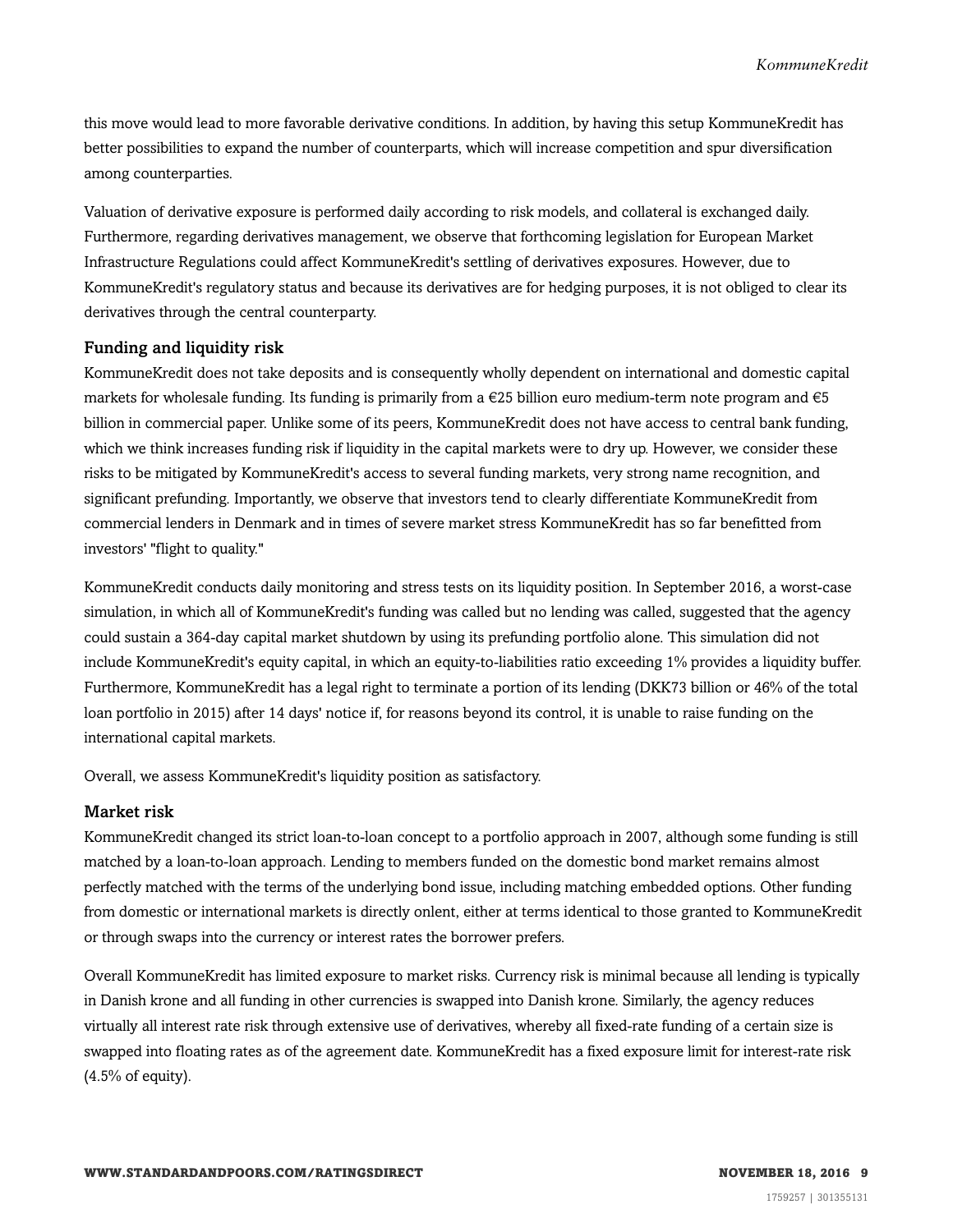# <span id="page-9-0"></span>Capital: Very Strong, Consisting Exclusively Of Retained Earnings

KommuneKredit's capital is of high quality, in our view, consisting exclusively of retained earnings, invested in Danish government bonds and covered bonds issued on the Danish market. The agency has no hybrid capital securities on its balance sheet. Our RAC ratio for KommuneKredit at year-end 2015 stood at 32%, which in our view, indicates very strong capitalization.

KommuneKredit is not subject to the Basel regulatory framework. Nevertheless, we note management's strategy to still comply with Basel III, and it has set an equity-to-assets target of 3%, although the agency is only legally required to keep its equity capital at more than 1% of total liabilities. In June 2016, KommuneKredit's equity-to-assets ratio stood at 3%.

Given KommuneKredit's regulatory exemption, Basel II's capital requirements regarding large exposures did not affect KommuneKredit. Even so, the agency remains fully compliant with the stipulated maximum levels.

| RommuneKredit Risk-Adjusted Capital Framework Data |                            |                                              |                                                                  |
|----------------------------------------------------|----------------------------|----------------------------------------------|------------------------------------------------------------------|
| (Mil. DKK)                                         | <b>Exposure as default</b> | <b>RWA</b>                                   | S&P Global Ratings' Average S&P Global Ratings'<br><b>RW</b> (%) |
| <b>Credit risk</b>                                 |                            |                                              |                                                                  |
| Government and central banks                       | 172,964                    | 5,235                                        | 3                                                                |
| Institutions                                       | 36,355                     | 4,947                                        | 14                                                               |
| Corporate                                          | $\mathbf{0}$               | $\mathbf{0}$                                 | $\mathbf{0}$                                                     |
| Retail                                             | $\pmb{0}$                  | $\bf{0}$                                     | $\bf{0}$                                                         |
| Of which mortgage                                  | $\pmb{0}$                  | $\mathbf{0}$                                 | $\mathbf{0}$                                                     |
| Securitization*                                    | $\mathbf 0$                | $\mathbf{0}$                                 | $\mathbf{0}$                                                     |
| Other assets                                       | $\mathbf 0$                | $\mathbf{0}$                                 | $\bf{0}$                                                         |
| Total credit risk                                  | 209,318                    | 10,182                                       | 5                                                                |
| <b>Market risk</b>                                 |                            |                                              |                                                                  |
| Equity in the banking book§                        | $\pmb{0}$                  | $\mathbf{0}$                                 | $\mathbf{0}$                                                     |
| Trading book market risk                           | --                         | 3,231                                        |                                                                  |
| Total market risk                                  | $\overline{a}$             | 3,231                                        |                                                                  |
| <b>Insurance risk</b>                              |                            |                                              |                                                                  |
| Total insurance risk                               | $\overline{a}$             | $\mathbf 0$                                  |                                                                  |
| <b>Operational risk</b>                            |                            |                                              |                                                                  |
| Total operational risk                             | $\overline{a}$             | 7,134                                        |                                                                  |
|                                                    |                            | <b>S&amp;P Global Ratings'</b><br><b>RWA</b> | % of S&P Global Ratings'<br><b>RWA</b>                           |
| Diversification adjustments                        |                            |                                              |                                                                  |
| RWA before diversification                         | --                         | 20,548                                       | 100                                                              |
| Total Diversification/Concentration Adjustments    | --                         | 2,878                                        | 14                                                               |
| RWA after diversification                          | --                         | 23,426                                       | 114                                                              |
|                                                    |                            |                                              |                                                                  |

#### **Table 2**

#### KommuneKredit Risk-Adjusted Capital Framework Data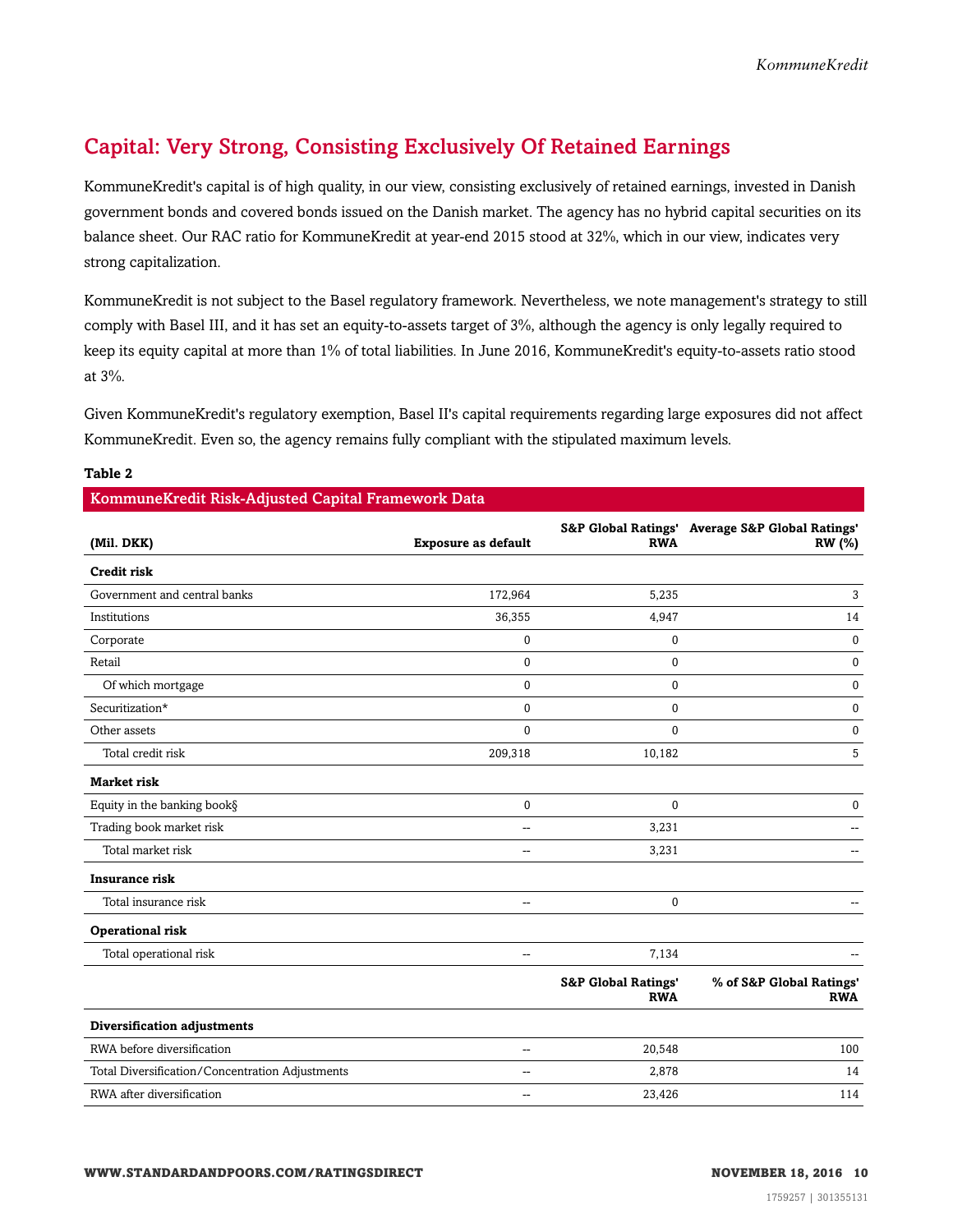#### **Table 2**

#### KommuneKredit Risk-Adjusted Capital Framework Data (cont.)

|                                              |        | Total adjusted capital | <b>S&amp;P Global Ratings' RAC</b><br>ratio (%) |
|----------------------------------------------|--------|------------------------|-------------------------------------------------|
| Capital ratio                                |        |                        |                                                 |
| Capital ratio before adjustments             | $- -$  | 6.655                  | 32.4                                            |
| Capital ratio after adjustments <sup>+</sup> | $\sim$ | 6,655                  | 28.4                                            |

\*Securitization exposure includes the securitization tranches deducted from capital in the regulatory framework. §Exposure and S&P Global Ratings' risk-weighted assets for equity in the banking book include minority equity holdings in financial institutions. †Adjustments to Tier 1 ratio are additional regulatory requirements (e.g. transitional floor or Pillar 2 add-ons). RWA--Risk-weighted assets. RW--Risk weight. RAC--Risk-adjusted capital. DKK--Danisk krone. Sources: Company data as of Dec. 31, 2015, Standard & Poor's.

#### **Table 3**

| <b>Kommunekredit Key Figures</b> |                      |         |         |         |  |
|----------------------------------|----------------------|---------|---------|---------|--|
|                                  | --Year end Dec. 31-- |         |         |         |  |
| (Mil. €)                         | 2015                 | 2014    | 2013    | 2012    |  |
| Adjusted assets                  | 213.199              | 201.413 | 184.239 | 181.885 |  |
| Customer loans (gross)           | 157.693              | 152.085 | 142.711 | 136,296 |  |
| Adjusted common equity           | 6.347                | 6.244   | 5.595   | 5.716   |  |
| Operating revenues               | 223                  | 433     | 428     | 794     |  |
| Noninterest expenses             | 96                   | 95      | 96      | 100     |  |
| Core earnings                    | 104                  | 254     | 279     | 516     |  |

 $K<sub>ommun</sub>alsradit Canital And E<sub>on</sub>$ 

#### **Table 4**

| <u>KUMMURKI CUIT CAPITAI ANU BAI MILES</u>    |                      |       |        |       |  |
|-----------------------------------------------|----------------------|-------|--------|-------|--|
|                                               | --Year end Dec. 31-- |       |        |       |  |
| (%)                                           | 2015                 | 2014  | 2013   | 2012  |  |
| Adjusted common equity/total adjusted capital | 100.0                | 100.0 | 100.0  | 100.0 |  |
| Net interest income/operating revenues        | 302.2                | 103.9 | 117.5  | 75.9  |  |
| Market-sensitive income/operating revenues    | (202.2)              | (3.9) | (17.5) | 24.1  |  |
| Noninterest expenses/operating revenues       | 43.0                 | 21.9  | 22.4   | 11.7  |  |
| Preprovision operating income/average assets  | 0.06                 | 0.18  | 0.18   | 0.39  |  |
| Core earnings/average managed assets          | 0.05                 | 0.13  | 0.15   | 0.29  |  |

#### **Table 5**

| <b>Kommunekredit Risk Position</b>              |      |      |                      |      |
|-------------------------------------------------|------|------|----------------------|------|
|                                                 |      |      | --Year end Dec. 31-- |      |
| (%)                                             | 2015 | 2014 | 2013                 | 2012 |
| Growth in customer loans                        | 3.7  | 66   | 47                   | 5.7  |
| Total managed assets/adjusted common equity (x) | 33.6 | 32.3 | 30.7                 | 31.8 |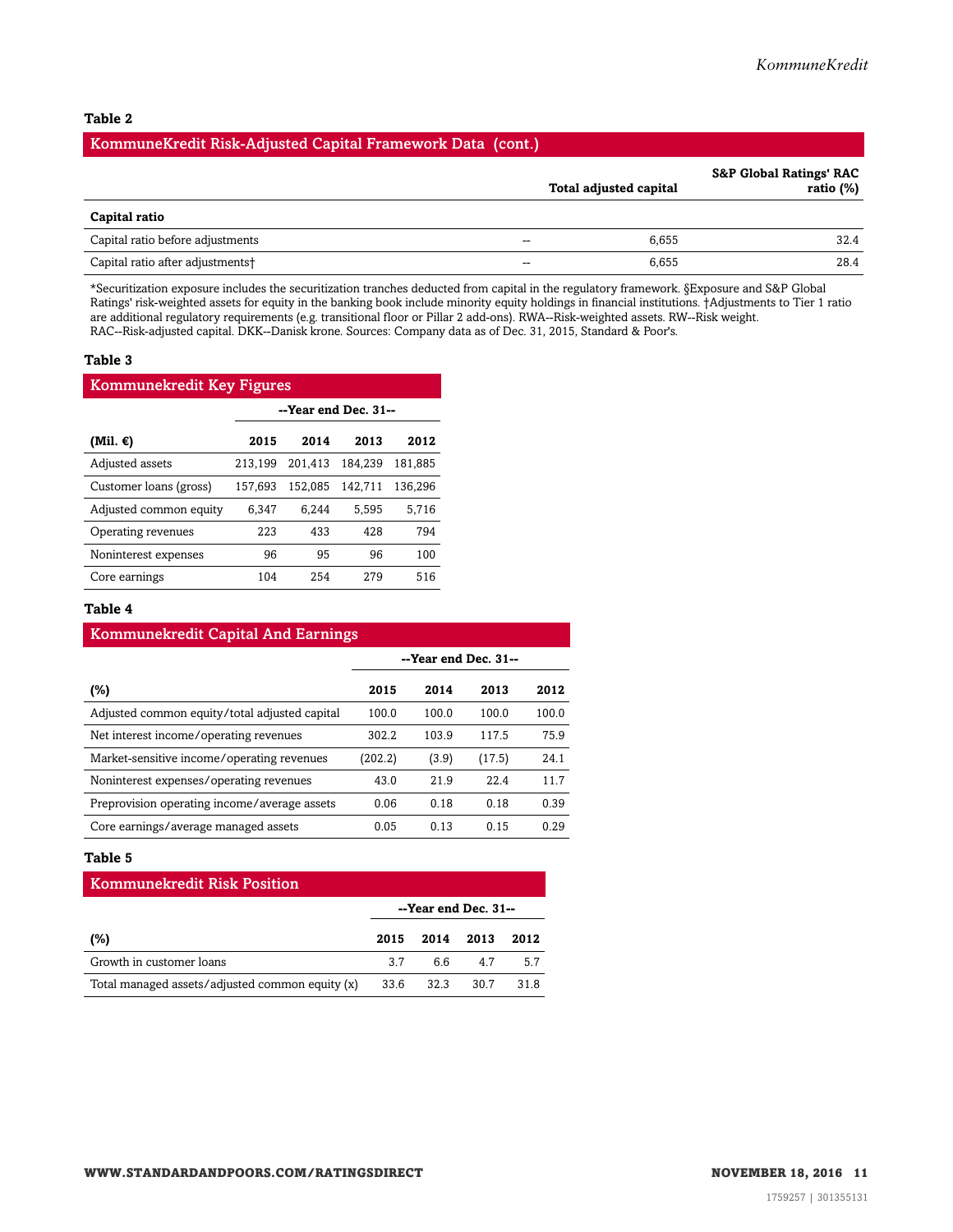#### **Table 6**

| <b>Kommunekredit Funding And Liquidity</b>           |                      |      |      |      |  |
|------------------------------------------------------|----------------------|------|------|------|--|
|                                                      | --Year end Dec. 31-- |      |      |      |  |
| $(\%)$                                               | 2015                 | 2014 | 2013 | 2012 |  |
| Core deposits/funding base                           | 0.0                  | 0.0  | 0.0  | 0.0  |  |
| Long-term funding ratio                              | 69.2                 | 59.9 | 70.9 | 71.9 |  |
| Stable funding ratio                                 | 83.6                 | 71.1 | 82.4 | N/A  |  |
| Short-term wholesale funding/funding base            | 31.8                 | 41.4 | 30.1 | 29.0 |  |
| Broad liquid assets/short-term wholesale funding (x) | 0.4                  | 0.3  | 0.5  | 0.5  |  |
| Short-term wholesale funding/total wholesale funding | 31.8                 | 41.4 | 30.1 | 29.0 |  |
| Narrow liquid assets/3-month wholesale funding (x)   | 0.9                  | 0.8  | 1.5  | N/A  |  |

<span id="page-11-0"></span>N/A--Not available.

# Related Criteria And Research

#### Related Criteria

- General Criteria: Principles Of Credit Ratings, Feb. 16, 2011
- Bank Capital Methodology And Assumptions, Dec. 6, 2010

#### Related Research

• Research Update: Kingdom of Denmark 'AAA/A-1+' Ratings Affirmed On Strong Balance Sheet; Outlook Stable - September 16, 2016

| Ratings Detail (As Of November 18, 2016) |                         |                     |  |  |
|------------------------------------------|-------------------------|---------------------|--|--|
| <b>KommuneKredit</b>                     |                         |                     |  |  |
| <b>Issuer Credit Rating</b>              |                         | $AA/Stable/A-1+$    |  |  |
| Commercial Paper                         |                         |                     |  |  |
| Foreign Currency                         |                         | $A-1+$              |  |  |
| Senior Unsecured                         |                         | AAA                 |  |  |
| Short-Term Debt                          |                         | $A-1+$              |  |  |
| <b>Issuer Credit Ratings History</b>     |                         |                     |  |  |
| 27-Feb-2001                              | <b>Foreign Currency</b> | $AA/Stable/A-1+$    |  |  |
| 25-Jan-1999                              |                         | $AA+/Positive/A-1+$ |  |  |
| 24-Mar-1997                              |                         | $AA+/Stable/A-1+$   |  |  |
| 24-Mar-1997                              | Local Currency          | $AAA/Stable/A-1+$   |  |  |
|                                          |                         |                     |  |  |

\*Unless otherwise noted, all ratings in this report are global scale ratings. S&P Global Ratings' credit ratings on the global scale are comparable across countries. S&P Global Ratings' credit ratings on a national scale are relative to obligors or obligations within that specific country. Issue and debt ratings could include debt guaranteed by another entity, and rated debt that an entity guarantees.

#### **Additional Contact:**

International Public Finance Ratings Europe; PublicFinanceEurope@spglobal.com